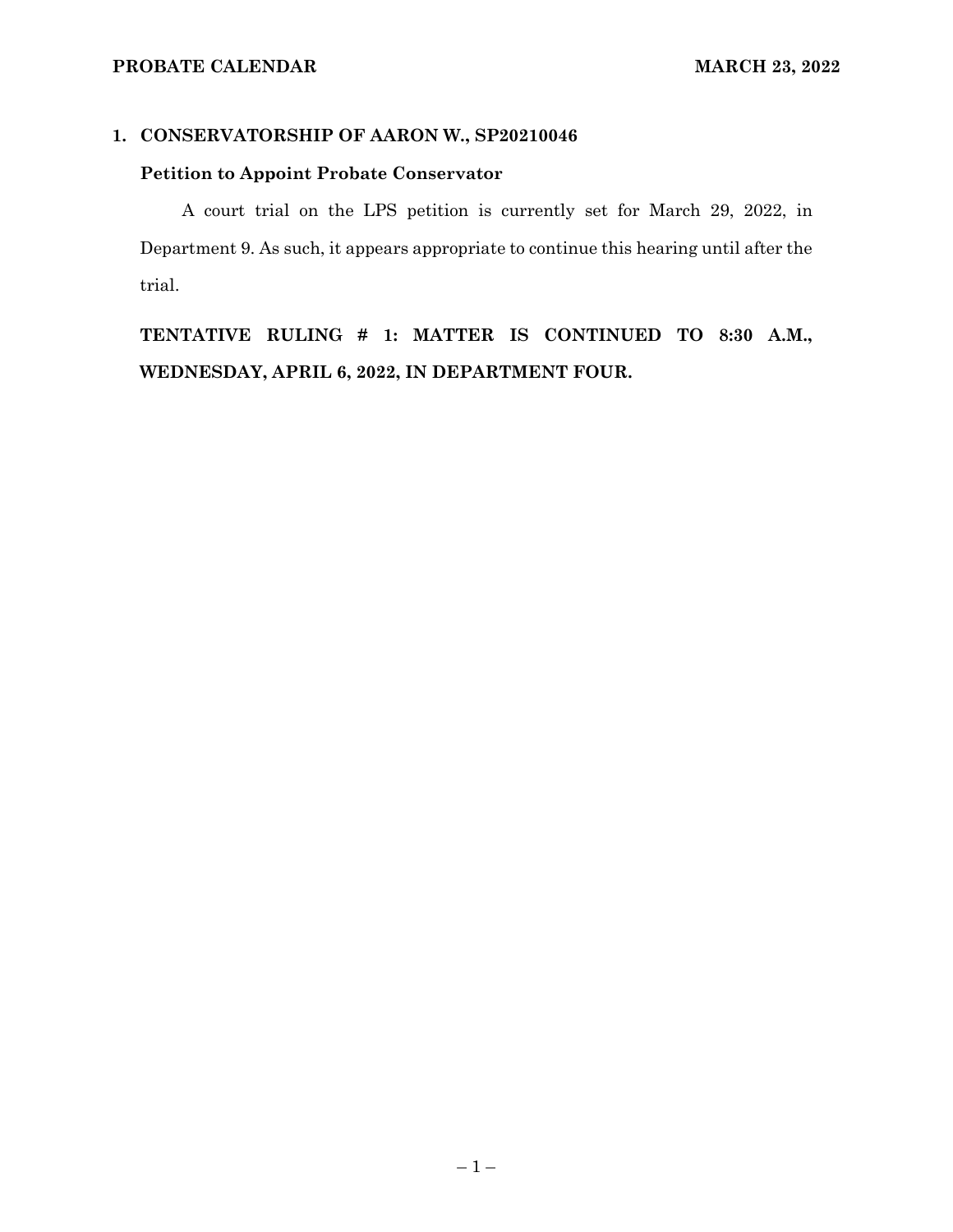## **2. GUARDIANSHIP OF AIDEN L., SP20190045**

### **Annual Status Review Hearing**

Letters of Guardianship of the person were issued on March 25, 2020. The annual guardianship status report (Judicial Council Form GC-251) concerning the minor was not submitted by the guardian.

# **TENTATIVE RULING # 2: APPEARANCES ARE REQUIRED AT 8:30 A.M., WEDNESDAY, MARCH 23, 2022, IN DEPARTMENT FOUR.**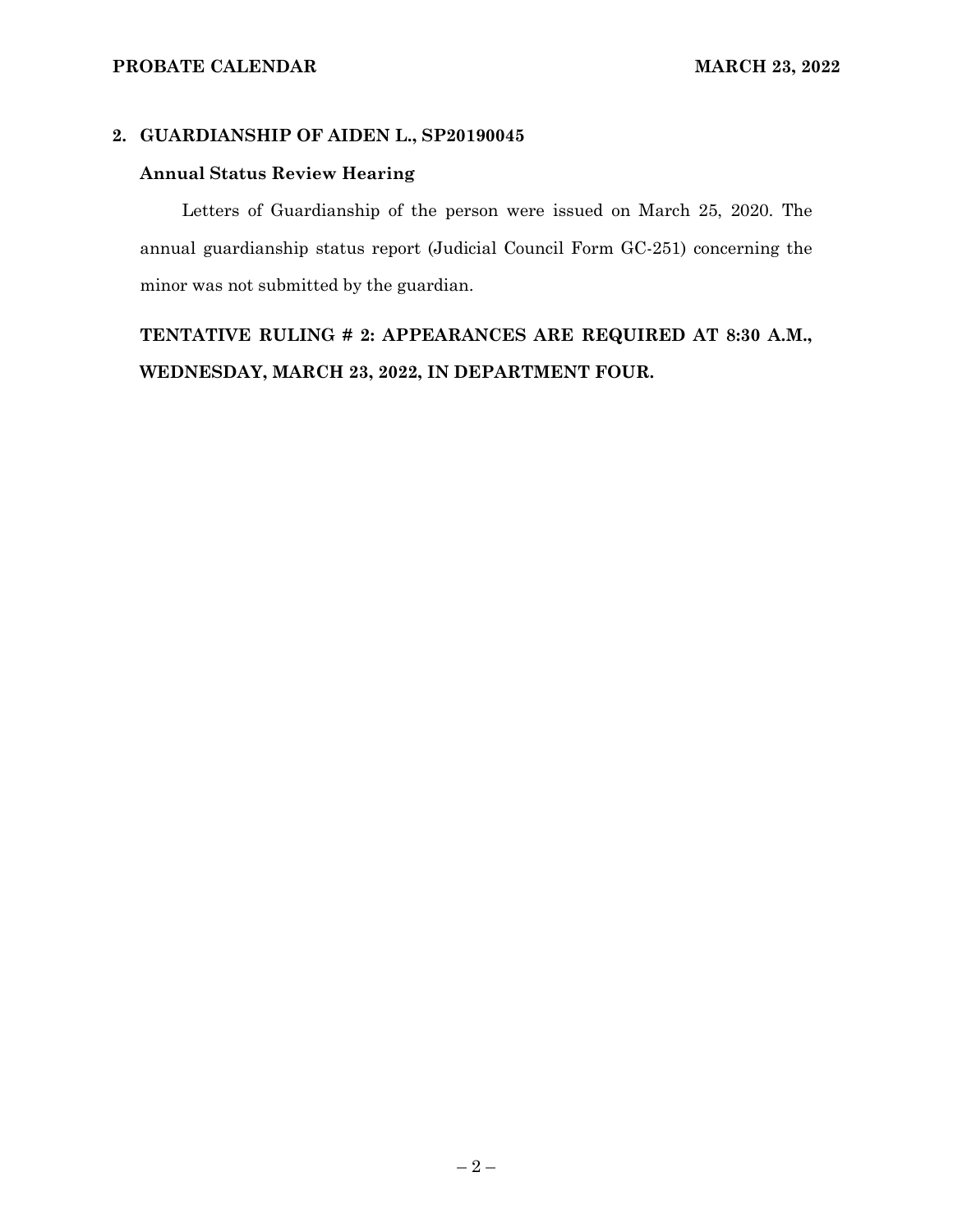# **3. ESTATE OF MIYASAKA, SP20210033**

# **Inventory and Appraisal**

**TENTATIVE RULING # 3: THE FINAL INVENTORY AND APPRAISAL HAVING BEEN FILED, MATTER IS DROPPED FROM THE CALENDAR.**